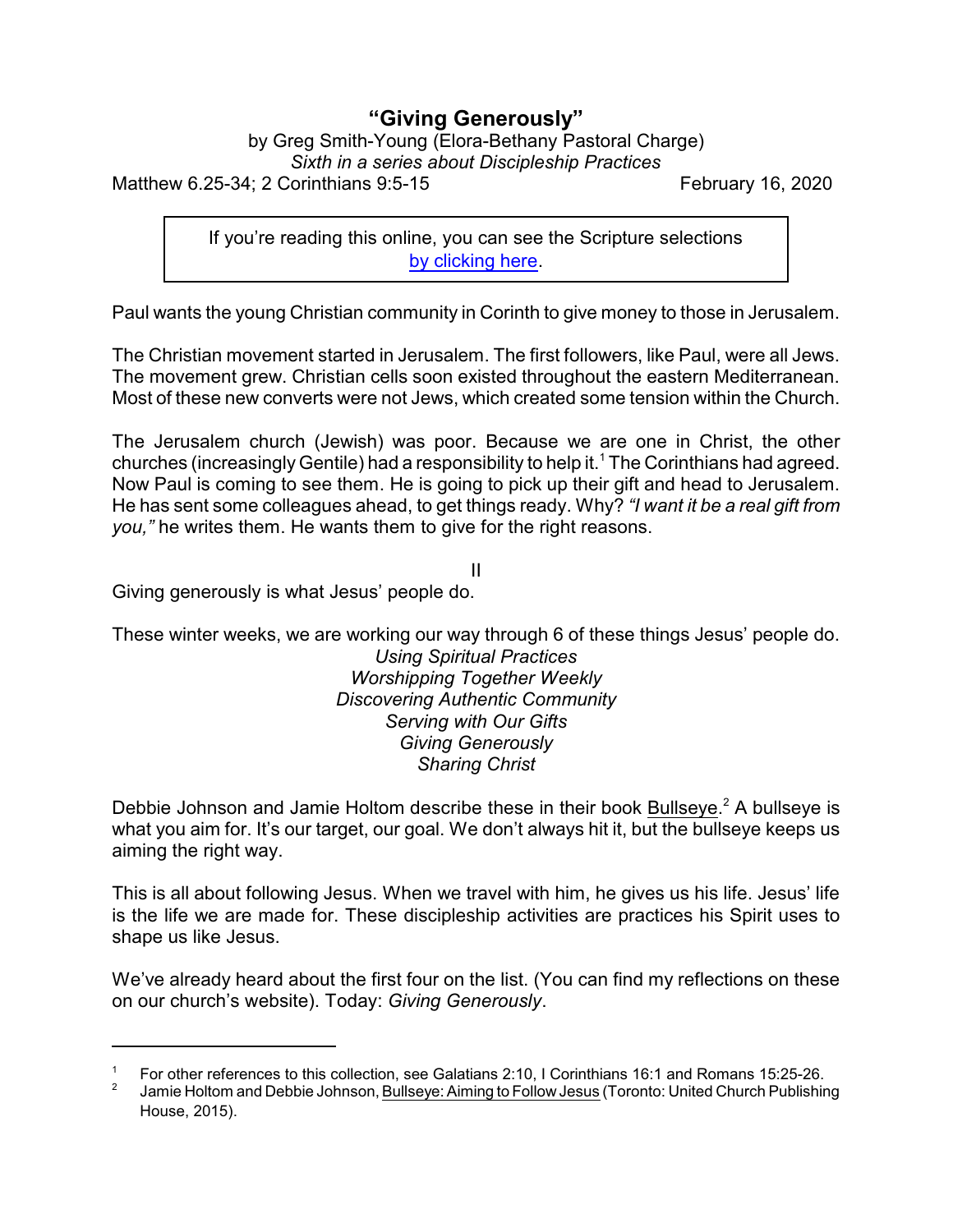Remember Paul wrote, *"I want it be a real gift from you."* Generosity is not about the magnitude of our gift. It is about the attitude of our giving. Why do we give?

III

When we follow Jesus, **we generously give to sow seeds.**

Paul uses this farming image. Sow a few seeds, you get a small crop. Sow seeds generously, you get a generous crop. When farmers sow, they are not losing the seed. They are counting on it becoming more and more.

When we give our wealth, it might feel like we're losing something. Realize we are sowing, though, changes how we see it. When we give, we invest.

You give \$100 to our congregation. That helps pay the heating bill. That means a toddler can be cared for in our building. It means someone can come to the AA group here on Friday evening for support as they heal from addiction. It means I can meet with a family to share their grief and prepare for their loved one's funeral. It means all sorts of people can come this evening and share a potluck supper and games. $3$ 

What happened to that \$100? Is it lost? Or is it sown?

Everything you have is God's gift. God gives to you, so you can invest it in God's work.

 $IV$ When we follow Jesus, **generous giving is a decision.**

Paul wrote, *"Everyone should give whatever they have decided in their heart. They shouldn't give with hesitation or because of pressure."*

When we hear "heart," we think of emotions. But in Biblical cultures, the "heart" was a way of talking about, not just our feelings, but also our will, our decision making, our conscience.

We give generously not when we are pressured or guilted, but when we've thought about it, prayed about it, and decided.

Jamie and Debbie wrote this:

*[Generous giving] does not rely on our hearts being captured by an emotional response — we give as a whole life's response to God. It is a practice that invites us to think about and reflect on what it means to be a steward of God's gifts. It is a deliberate prioritizing of our money so that we share, save, and then spend.<sup>4</sup>*

Adapted from Bullseye, 110.

Bullseye, 110.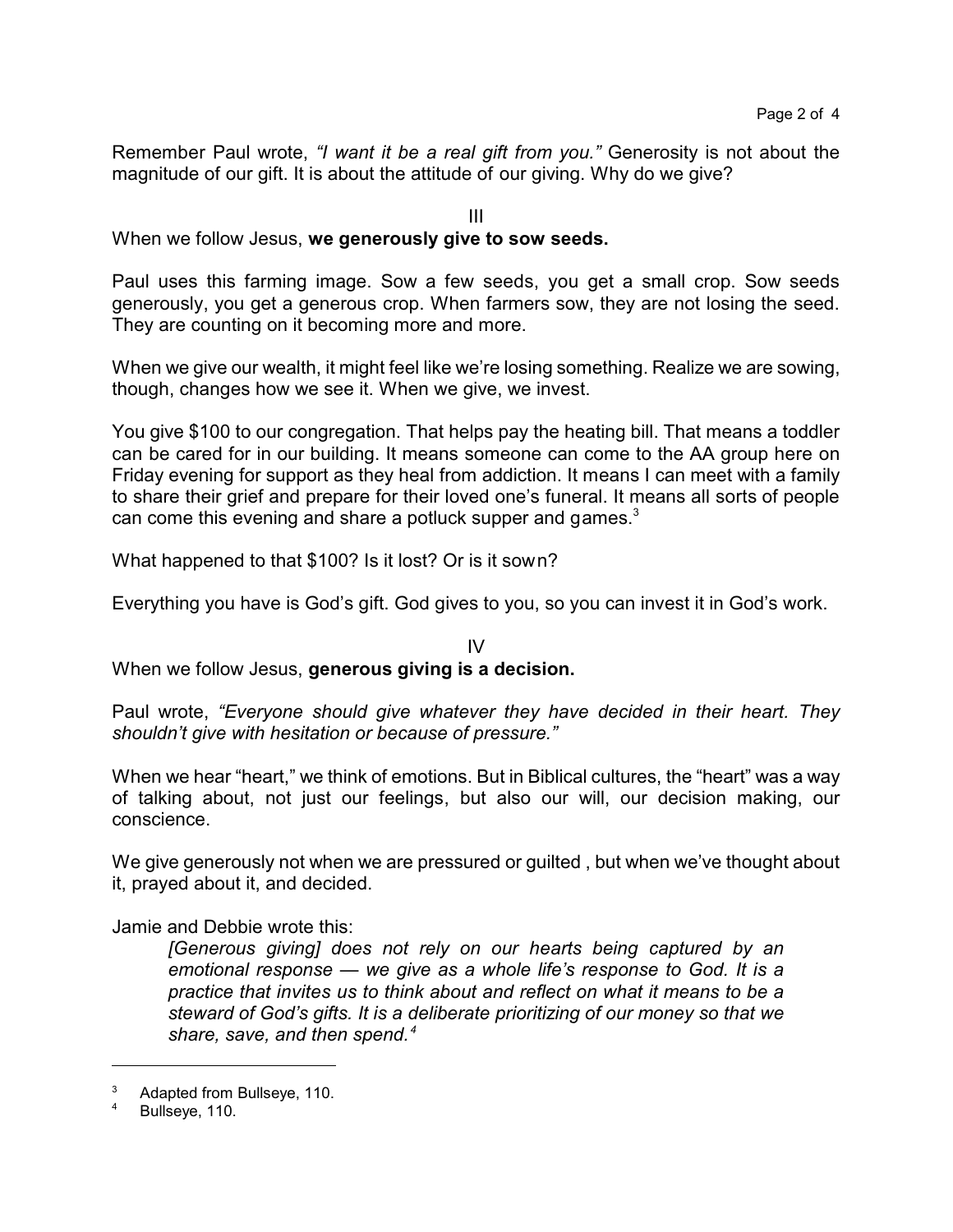Notice that order: share, save, spend. The order matters.

When Barb and I were students, newly married, and not making much, we decided what we would give. We set our bullseye target: 10% of our income. We'd give first, not from whatever we had left over (we never had anything left over). We've done that ever since. Half, we give to our church congregations, and half to other groups doing God's work. We think about it. We talk and pray about it. We decide.

How do you decide what you give?

V

Barb and I have found that our feelings flow from thoughtful giving.

## Jesus's followers **generously give with delight.**

Paul wrote, *"God loves a cheerful giver."*

As a child, I pictured people putting their offering in the plate with grins on their faces. Not a bad image. The Greek word Paul used (which gets translated as "cheerful") is *hilaros*. "Hilarious" come from it. It is delight. When you see your seed burst into a crop, it's hilarious! When you see our seeds pooled together, growing so much, it's hilarious.

*God loves people who love to give. God loves it when the giver delights in the giving.*<sup>5</sup>

Dave Toycen was World Vision Canada's president. He has met with many, many donors. He noticed this. They are happy people. Grumpy people tend not to be generous. Generous people are delightful.<sup>6</sup>

Why? God is generous. You're never going to out-give God. Still, God has made you in God's image. When you give generously, you are doing what you are made to do. That's why it is a joy.

VI

Remember, generosity is not about the magnitude of your gift. It is about the attitude of your giving. Give to sow seeds. Give thoughtfully and decide. Give with delight.

Jesus talked about money a lot. Why? How we think about the wealth God gives us and what we do with it, is either part of following him, or it holds us back.

Here is a bullseye target. What about setting aside 10% of your income, for a month, and then give it away? If 10 sounds like too much, try 5%. One month. Here's how one woman

 $5$  Translations of 2<sup>nd</sup> Corinthians 9.7 from, respectively, the Conteporary English Version and The Message.

Harold Percy told about his conversation with Dave Toycen in his workshop, How to Preach About Money Without Leaving Town.